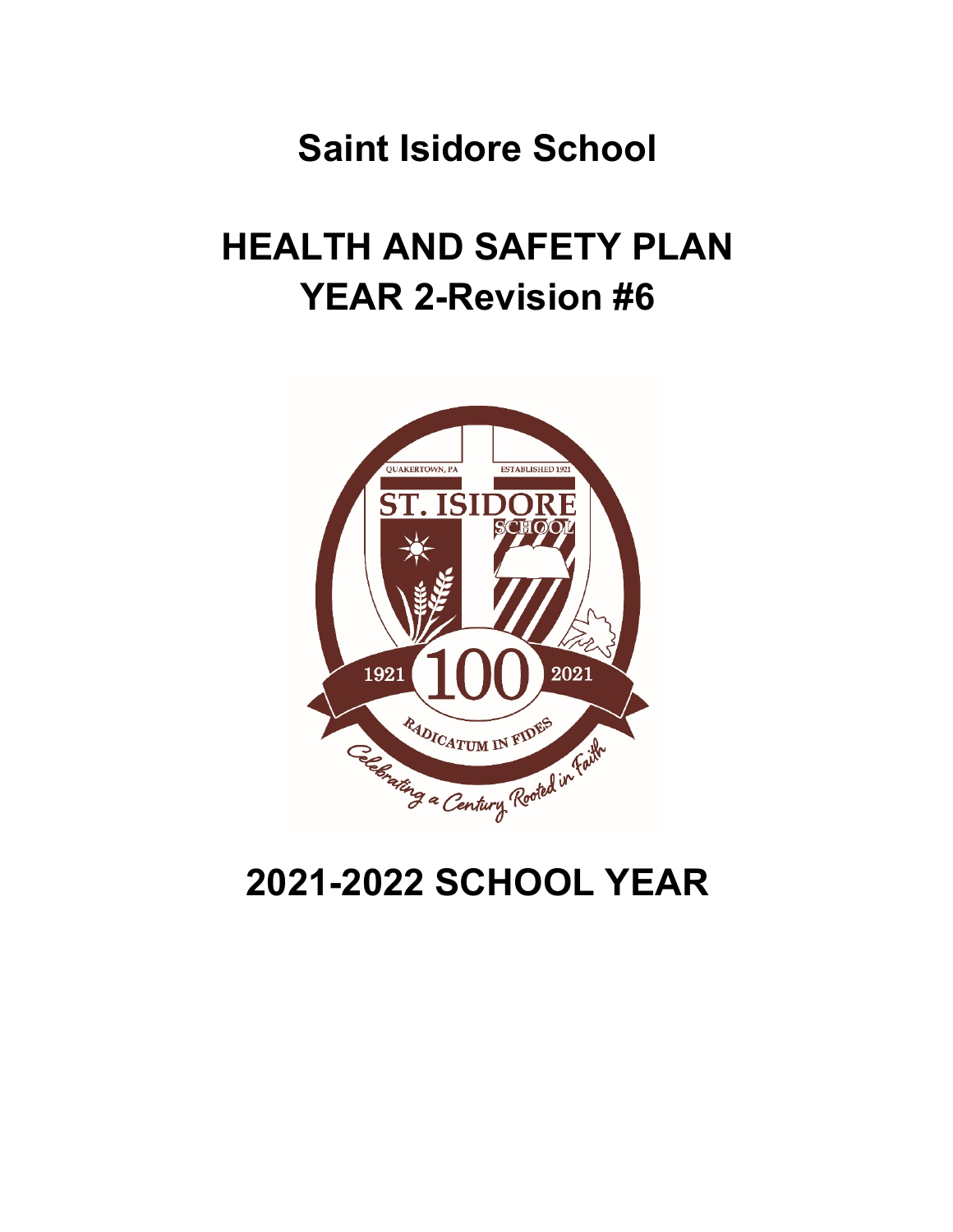### **INTRODUCTION:**

Saint Isidore School responded heroically to the challenge of Covid-19, keeping students on campus while taking significant steps to mitigate the disease's spread. This updated document aims to create an expectation of what the remaining school year holds. While we embrace a less restrictive environment, the safety and well-being of our students and staff remain our top priority as well as continuing to educate our students in school.

## **Our priorities remain:**

- **Safety:** Our overall risk has been reduced because adults and students 5 and older have had the opportunity to be vaccinated. We will continue to manage our risk.
- **Hygiene:** We will continue to emphasize robust hygienic practice.
- **Presence:** We plan to keep our school open daily. We understand the importance of our students being in school five days a week.
- **Growth:** Despite limitations, we want our children to continue their academic progress at grade level in their faith and all core academic standards. We have written this document specifically for our school environment, and we expect it to evolve as the public health situation changes. Our team will continue to share any updated documents on the school website and through My Students Progress.

## **Health and Safety Plan Team Consultants**

- David C. Damsker, MD, MPH, Bucks County Department of Health
- Dr. Andrew McLaughlin, Secretary for Catholic Education for Archdiocese of **Philadelphia**

## **COVID-19 PREVENTION PROGRAM (SI YR 2)**

## **Infection Mitigation Strategies**

For the past year, we have used a variety of mitigation strategies in order to reduce the risk of exposure and transmission of Covid-19 on campus. Following the guidance of our local health department, we effectively applied all recommended strategies at our school this past year. Because of the cooperation of our students and parents, along with the tremendous efforts of our faculty and staff, SI was able to operate as normally as possible during the Covid-19 pandemic. We anticipate that the same cooperation will allow us to continue to operate safely and normally this year in spite of the continuing health crisis in our world.

## **Daily Screenings**

It is the responsibility of every parent/guardian to daily monitor the health of their child/ren before they leave the house for school. This should be done within 60 minutes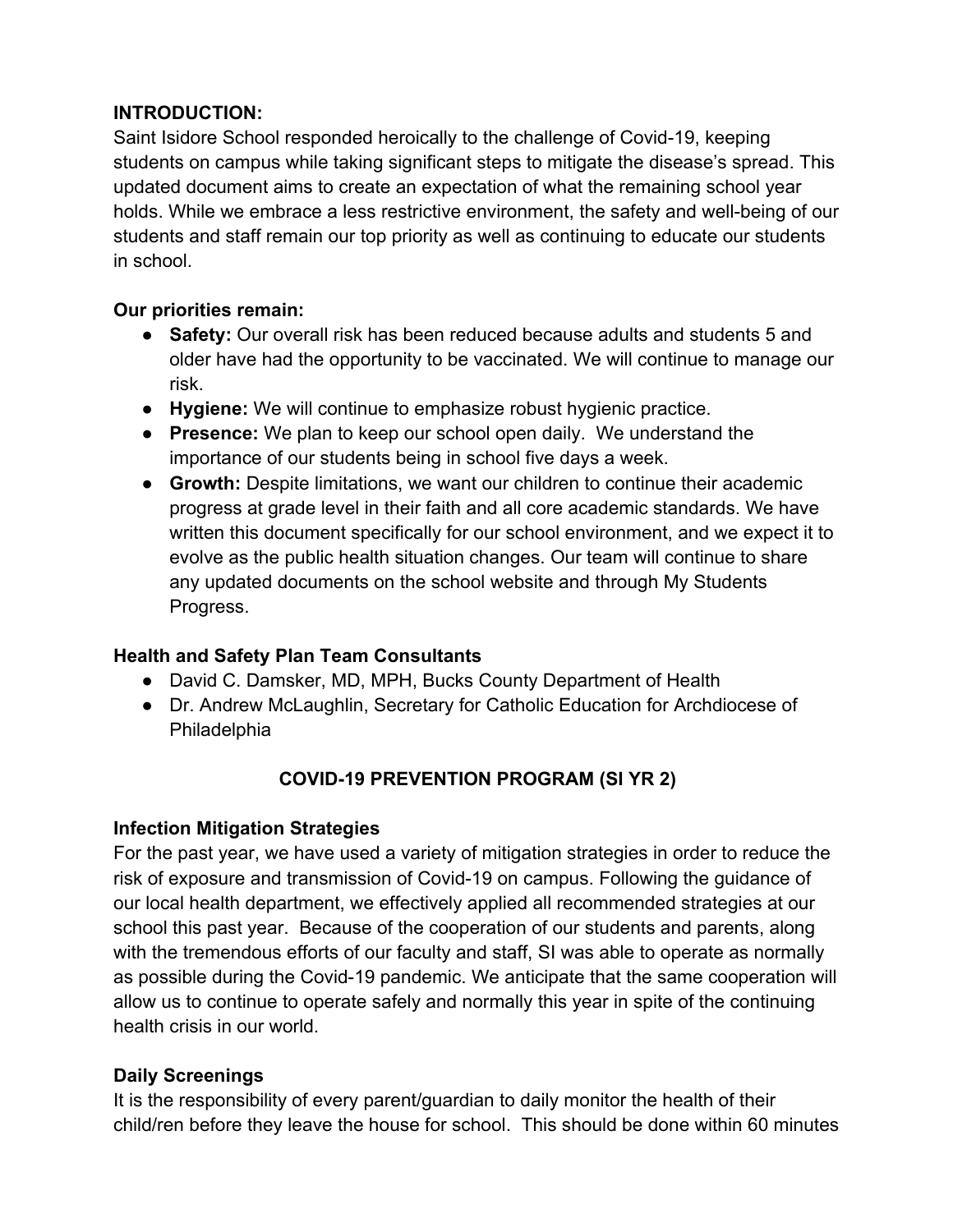of arriving at school. It is most important that a child not be given Tylenol and sent to school during this period of the pandemic. Masked symptoms will help no one. If a child exhibits the symptoms below, do not send your child to school. Children who arrive at school with these symptoms will be sent home as we do not have a fulltime nurse for evaluation, thus you will be required to pick your child up.

#### Daily Health Checklist

- Temperature 100.4 or higher
- Cough
- Muscle or body aches
- Fatigue
- Headaches
- Loss of taste or smell
- Shortness of breath/fast breathing
- Shaking and chills
- Nausea or vomiting

We recommend that all families have a plan in place should a child need to go home. Please make sure all contact information is up-to-date and accurate at the start of the school year, especially in case of an emergency. Please note that a child must be feverfree for 24 hours without the use of medication before returning to school. Please remember that the first line of defense is YOUR HOME; we are dependent on your cooperation in monitoring your child/s health. By following this protocol, each family is doing their part to protect our SI Family.

#### **Cafeteria Services**

Students in grades K-8 will eat lunch in the cafeteria. Surfaces that come in contact with food will be sanitized before and after meals. Students are still expected to bring a cloth in which to eat from. Given the very low risk of transmission from surfaces and shared objects, there is no need to limit food service approaches to single use items and packaged meals. We anticipate our lunch service to begin in October as usual.

#### **Recess/Breaks**

Recess will take place outdoors, weather permitting. Recess equipment will not be limited, each grade level has equipment.

#### **Social Distancing**

Social Distancing is no longer the practice. At the teacher's discretion students may return to pairs, small group seating or a room configuration that is suitable to the teaching and learning environment established by the individual teacher.

#### **Travel Within the Building**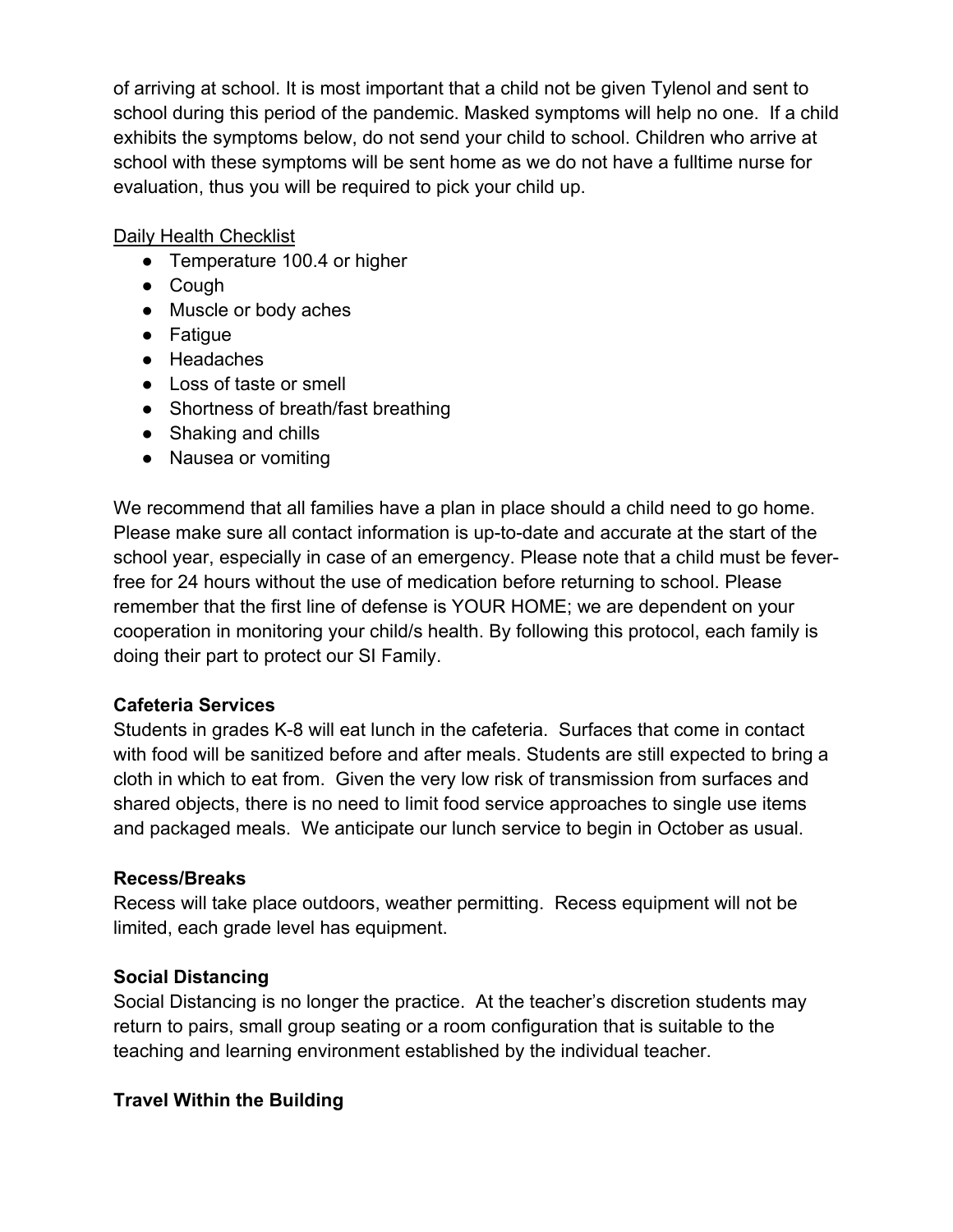Students will once again travel to art, physical education, library and computer. Older students will move among the classrooms as dictated by grade level. For example, students in grades 6-8 will travel to each of the content area classrooms.

#### **Ventilation, Sanitizing and Cleaning Routines**

Windows will be cracked opened for proper ventilation and all air conditioners and/or fans will remain on during the school day when needed. Hand sanitizer will continue to be available in the classroom and set locations around the buildings. Faculty will continue to promote good hand hygiene with frequent hand-washing throughout the school day. We continue to suggest using the touchless feature to fill personal water bottles.

High-touch surfaces will be cleaned frequently throughout the school day along with classroom equipment and desks. Maintenance personnel will conduct a mid-day cleaning of bathrooms, handrails and high-touch surfaces in the hallways. Our cleaning crew will continue to thoroughly clean our classrooms and the entire building will continue to be disinfected each evening.

#### **Masks/Face Coverings (Feb. 2022)**

Mask wearing we will be optional beginning February 14, 2022 and continued. Anyone is welcome to wear a mask at any time. It is important to note St. Isidore School reserves the right to change our optional mask policy to a mandatory one. Such a decision will be dependent on particular situations at SI and will be applicable for an individual child, groups of children, or the entire school. We will monitor all information provided to us from local and state health officials on a consistent basis, however what is taking place within our own building will take precedence in the decision to determine the most appropriate approach to masking (mandatory/optional).

Masks will be required to be worn when a student begins to exhibit symptoms in school:

#### **Covid-19 Response-Updated 2/11/22**

In the event of a positive Covid-19 case, the principal of SI School will report the case to the following: Archdiocese of Phila., State Department of Health and the local Bucks County Department of Health.

In accordance to the most recent health advisory dated 5/12/2022

"COVID infections should be handled similarly to other conditions in existing school nursing policies. For instance, once a student has resolving symptoms and has been fever-free for 24 hours without medication, they should be able to return to school. Asymptomatic students, regardless of exposure, should not be sent home to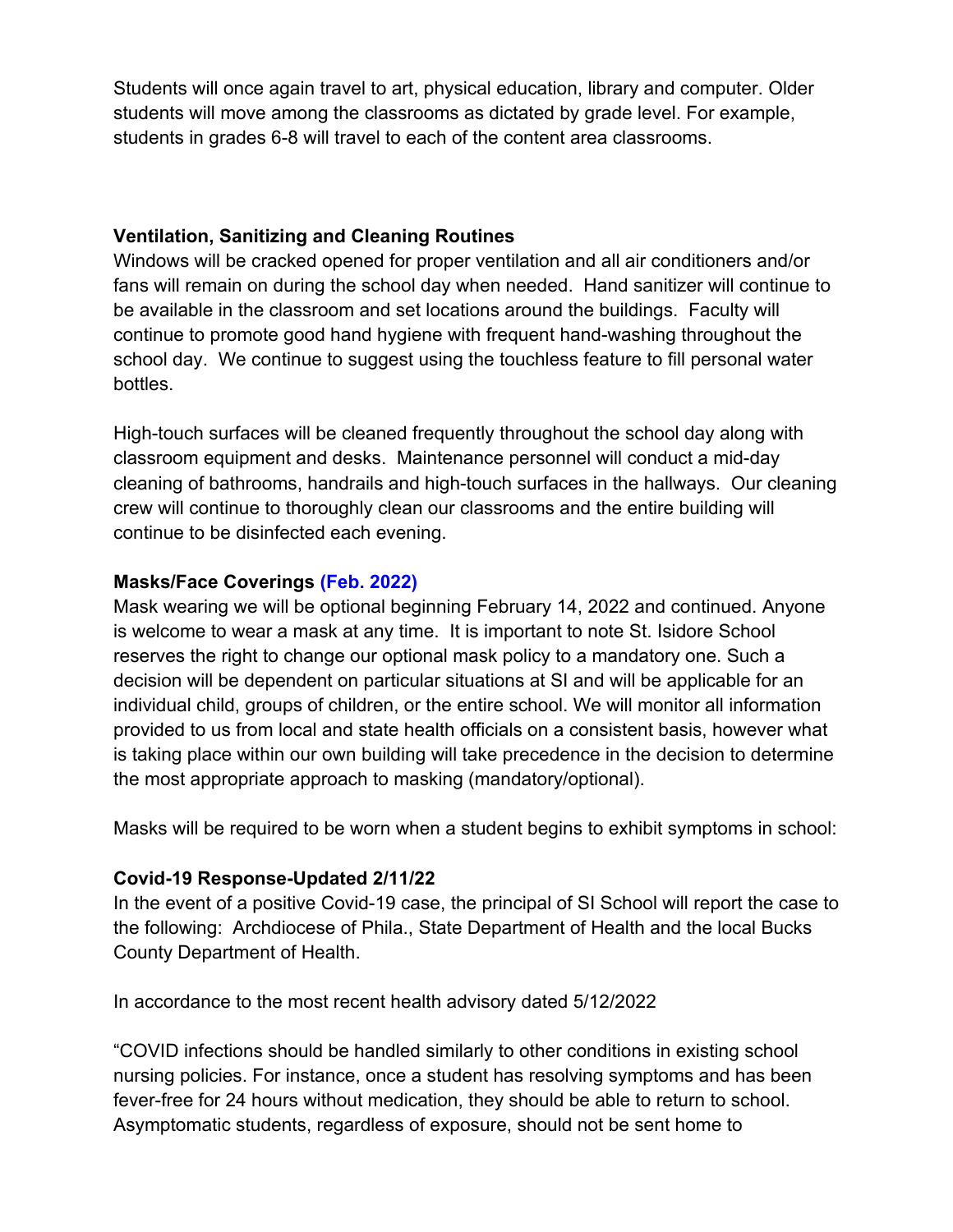## quarantine… **In most situations, school and classroom notifications will not be necessary.**

## **Isolation/Quarantine-Updated 5/13/2022**

- 1. Isolation for Individuals who test positive for COVID
	- o All individuals who test positive for COVID must remain at home until symptoms are resolving, including being fever free for at least 24 hours without medication.
- 2. Procedures for those exposed to individuals who have tested positive for COVID
	- o Individuals who were exposed to a positive household member are no longer required to isolate unless the individual themselves experience symptoms.

Like many other mitigation strategies, we rely heavily on the honest reporting from individual families. The school will continue to prioritize in-person education and requests that all individuals stay home if they are not feeling well.

Should we experience a staffing shortage, individual classes may need to be closed and become virtual.

## **Reporting Requirements**

The following information should be reported to the **principal** in a timely manner.

- If your SI School student has been diagnosed with Covid-19.
- Illness of child (include symptoms on the attendance line).

## **Faculty/Staff Information (Amended 2/2022)**

Based on recommendations from OCE and the BCHD, mask wearing will be optional for faculty and staff effective February 14, 2022. Staff members are expected to self-affirm that they are symptom-free and fever-free without medication.

#### **Visitor & Volunteer Protocols**

At this time, we are allowing visitors and volunteers into the school building. Volunteers must obtain all necessary clearances prior to offering service to our school.

#### **Vaccination**

SI School strongly recommends that all persons eligible to receive Covid-19 vaccines receive them at the first opportunity. This guidance corresponds to direction provided by public health agencies, the Bucks County Health Department (BCHD), and Catholic leadership. In addition to vaccines required for school entry, SI strongly recommends that all students and staff be immunized each autumn against influenza unless contraindicated by personal medical conditions, to help:

• Protect the school community